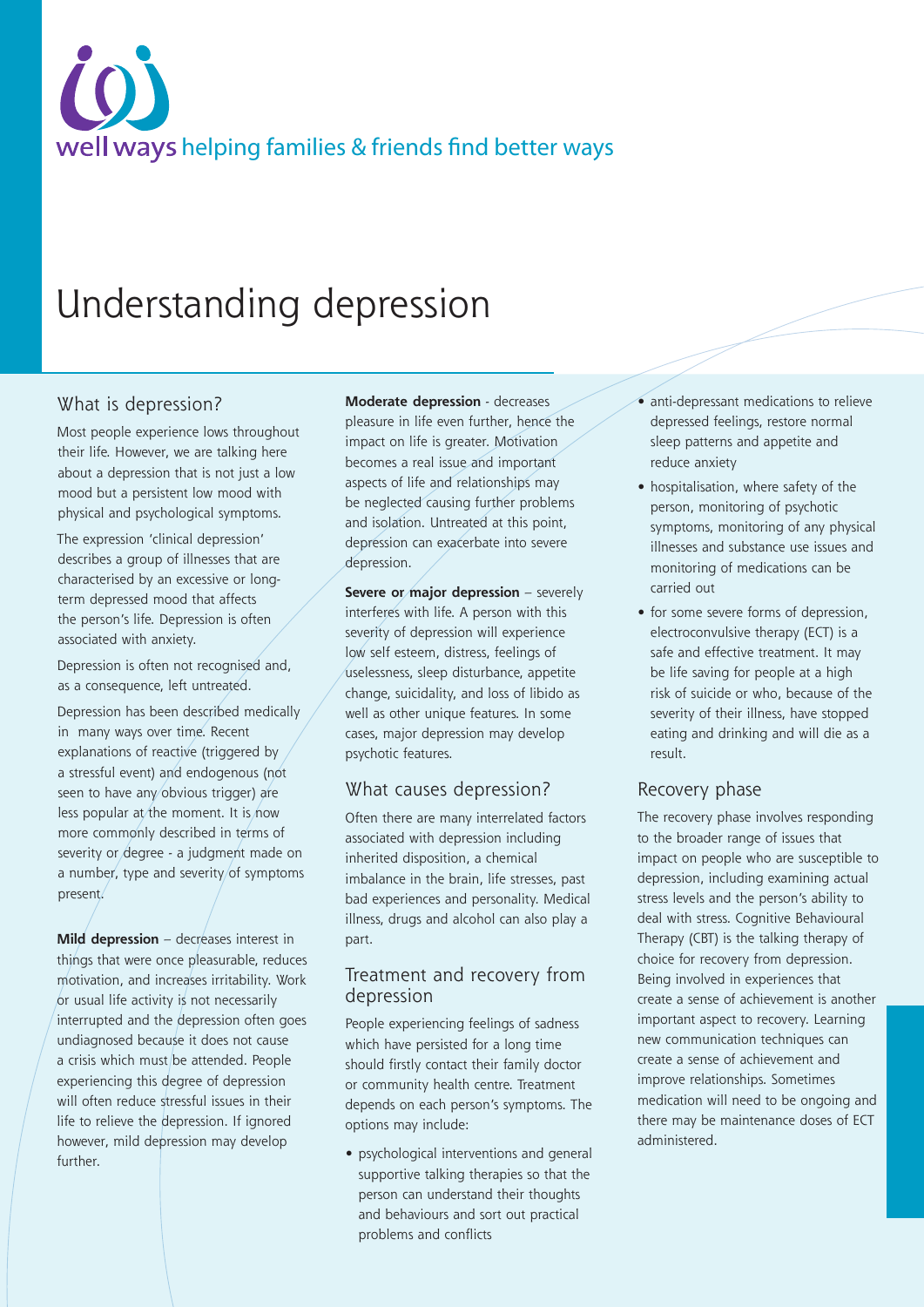# **Insight into the experience of depression**

| Symptom                                                                    | Associated behaviour                                                                                                                                                                                                                                                                                                                                                                                                                                                                                                                                                                                                                                                                                                                                                   | Helpful interventions                                                                                                                                                                                                                                                                                                                                                                                                                                                                                                                                                                                                                                         |
|----------------------------------------------------------------------------|------------------------------------------------------------------------------------------------------------------------------------------------------------------------------------------------------------------------------------------------------------------------------------------------------------------------------------------------------------------------------------------------------------------------------------------------------------------------------------------------------------------------------------------------------------------------------------------------------------------------------------------------------------------------------------------------------------------------------------------------------------------------|---------------------------------------------------------------------------------------------------------------------------------------------------------------------------------------------------------------------------------------------------------------------------------------------------------------------------------------------------------------------------------------------------------------------------------------------------------------------------------------------------------------------------------------------------------------------------------------------------------------------------------------------------------------|
|                                                                            | Remember, these behaviours are out<br>of keeping with the person's normal<br>value system                                                                                                                                                                                                                                                                                                                                                                                                                                                                                                                                                                                                                                                                              |                                                                                                                                                                                                                                                                                                                                                                                                                                                                                                                                                                                                                                                               |
| • Depressed mood, loss of interest<br>or pleasure in nearly all activities | • Characterised by expressions of<br>helplessness and hopelessness<br>• Depressed most of the day<br>• Loss of interest or pleasure in activities,<br>and the person may not move much<br>or just stares into space<br>• Skin may become coarse and dry,<br>and hair limp and greasy or sparse<br>• Sometimes a person can articulate having<br>no feelings, but a depressed mood<br>can be inferred from the person's facial<br>expression or demeanor<br>· Sometimes, depressive mood can<br>be exhibited in irritability rather than<br>sadness, including persistent anger,<br>overreaction to events, angry outbursts<br>and blaming others<br>• Social withdrawal<br>• Sometimes a significant reduction<br>from previous levels of sexual<br>interest or desire | • Be aware you cannot jolly<br>the person out of this state<br>• Connect with the emotion of the<br>experience rather than try to change<br>someone's mind eg 'It must be very<br>hard to feel so low'<br>Reinforce your love for the person<br>• Try to sit beside and be in the person's<br>space - often people who are depressed<br>do not like to make demands on others<br>but they appreciate company. Likewise,<br>you will need to do the talking rather<br>than expecting the person to do so<br>• Keep up good levels of communication<br>even when not reciprocated eg Let the<br>person know where you are going even<br>if there is no response |
| • Inability to concentrate                                                 | • Poor concentration and poverty of<br>thought, where the person has difficulty<br>putting sentences and thoughts together,<br>may give monosyllabic responses and<br>need prompting<br>• May appear easily distracted or complain<br>of memory difficulties<br>• A reduction in ability from previous levels<br>to achieve intellectually demanding tasks                                                                                                                                                                                                                                                                                                                                                                                                             | • Attend to safety issues that poor<br>concentration can cause eg If someone<br>works with knives or drives a vehicle<br>• Set realistic tasks<br>• Have realistic expectations                                                                                                                                                                                                                                                                                                                                                                                                                                                                               |
| · Suicidal ideation                                                        | • Recurrent thoughts of death<br>$\bullet$ /May talk about death or suicide<br>$\bullet$ May attempt suicide                                                                                                                                                                                                                                                                                                                                                                                                                                                                                                                                                                                                                                                           | • Always treat talk of suicide seriously<br>• Be aware of suicide risk. Ask the<br>appropriate questions and communicate<br>with treating team about this issue. This<br>issue may be a reason for hospitalisation<br>• If the person expresses unexpected<br>happiness and begins to give possessions<br>away, seek assistance immediately                                                                                                                                                                                                                                                                                                                   |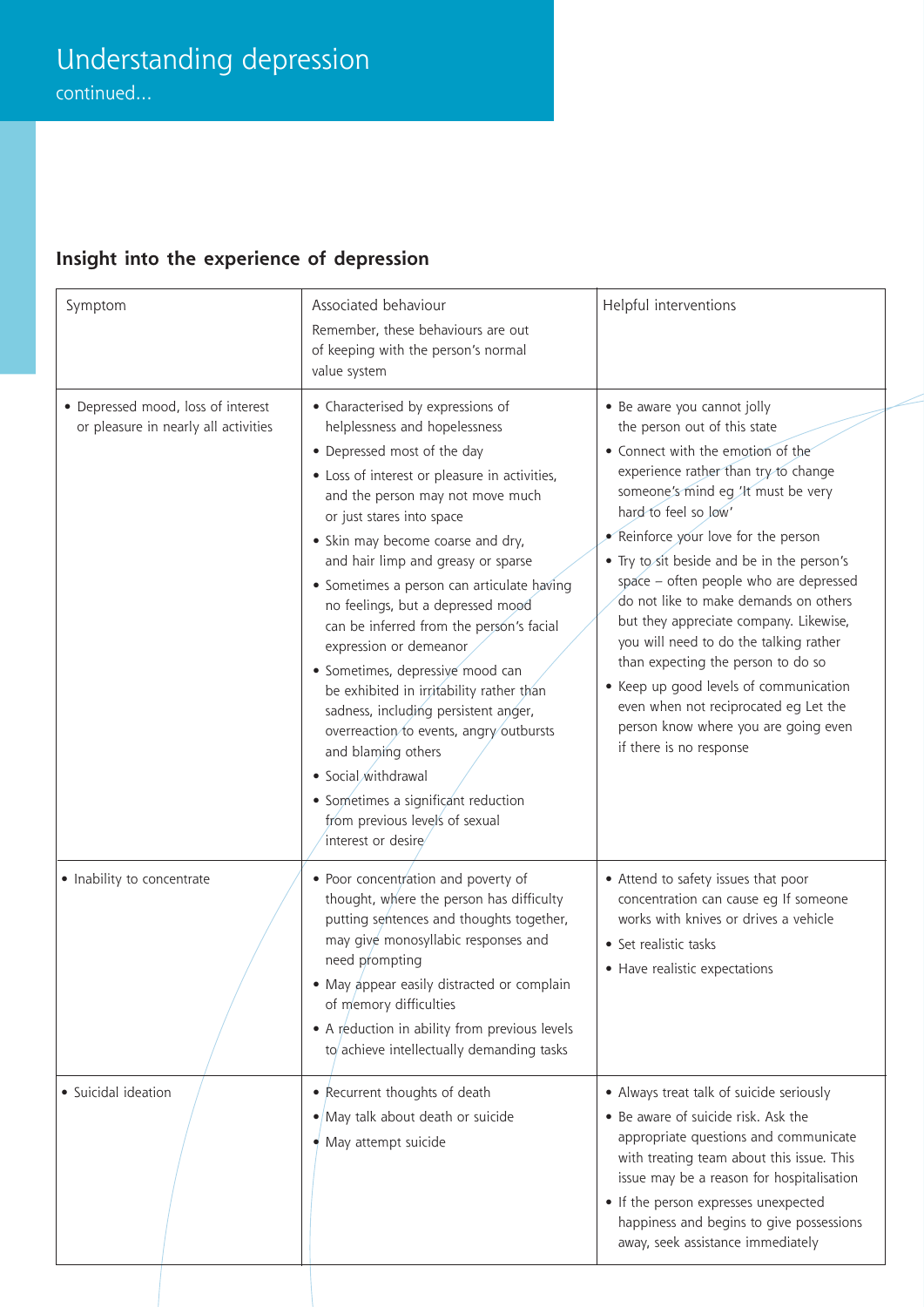| Symptom                                       | Associated behaviour<br>Remember, these behaviours are out<br>of keeping with the person's normal<br>value system                                                                                                                                                                                                                                                                                  | Helpful interventions                                                                                                                                                                                                                                                                                                                    |
|-----------------------------------------------|----------------------------------------------------------------------------------------------------------------------------------------------------------------------------------------------------------------------------------------------------------------------------------------------------------------------------------------------------------------------------------------------------|------------------------------------------------------------------------------------------------------------------------------------------------------------------------------------------------------------------------------------------------------------------------------------------------------------------------------------------|
| • Decreased energy, tiredness.<br>and fatigue | • A person may report sustained fatigue<br>without physical exertion<br>• Smallest tasks seem to require<br>substantial effort<br>• May take twice as long as usual to<br>do things eg washing and dressing<br>in the morning                                                                                                                                                                      | • Avoid placing unrealistic<br>demands on the person<br>• Be patient<br>• Affirm small achievements                                                                                                                                                                                                                                      |
| • Sense of worthlessness or guilt             | • May translate into belief that the<br>person has done something terrible<br>and needs to be punished<br>• May include unrealistic negative<br>evaluation or self's worth<br>• Guilty about preoccupations over<br>minor past failings<br>• Misinterprets neutral or trivial day-to-day<br>events as evidence of personal defects<br>• Exaggerated sense of responsibility<br>for untoward events | • Connect with the emotion of the<br>experience rather than try to change<br>someone's mind eg 'It must be very<br>hard to feel so low'<br>• Affirm small achievements<br>• Avoid too much attempt at<br>problem-solving. The person<br>probably will not be ready<br>• Avoid long self-effacing, self-defeating<br>talk from the person |
| • Changes in appetite                         | • Most commonly reduced appetite<br>• Sometimes an increase in appetite<br>but usually cravings for particular<br>foods, eg sweets or carbohydrates<br>• Significant loss or gain in weight                                                                                                                                                                                                        | $\bullet$ Be aware of hydration and nutrition<br>issues. Again, these issues may need<br>to be attended to in hospital                                                                                                                                                                                                                   |
| • Changes in sleep patterns                   | • Most commonly insomnia<br>• Not sleeping at all or/waking early in the<br>morning, (usually between 2am and 4am)<br>when normally the person does not have<br>trouble sleeping<br>• Less frequently, over-sleeping                                                                                                                                                                               | • Try to do some exercise like walking<br>around the block<br>• Medications can certainly assist                                                                                                                                                                                                                                         |
| • Reduction in libido                         | • Reduced sexual desire                                                                                                                                                                                                                                                                                                                                                                            | • Increase communication through<br>expressions of intimacy such as<br>massages                                                                                                                                                                                                                                                          |